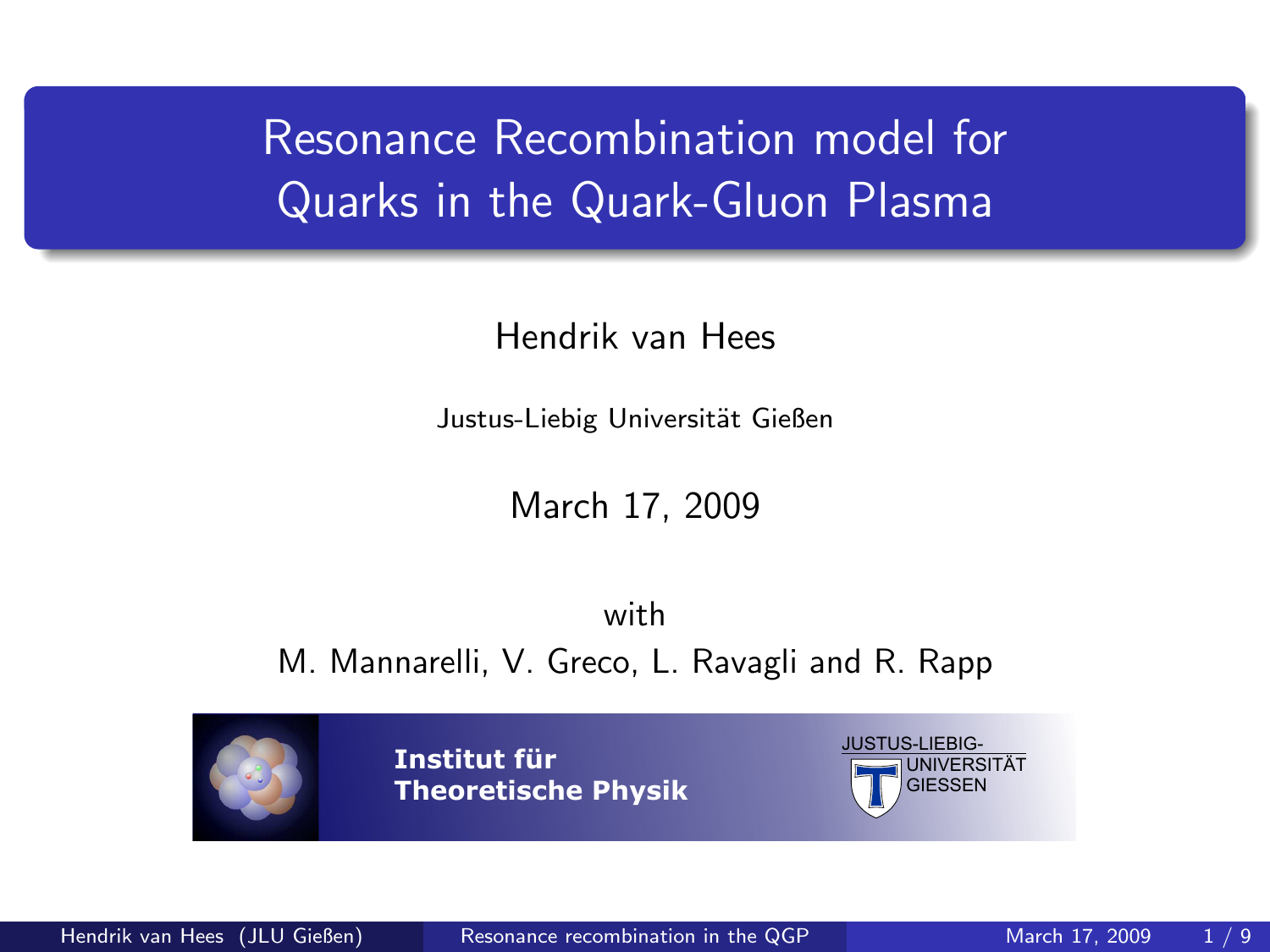

2 [Transport approach to quark coalescence](#page-4-0)

- [Constituent-quark number and](#page-5-0)  $KE_T$  scaling
- [Meson spectra](#page-7-0)

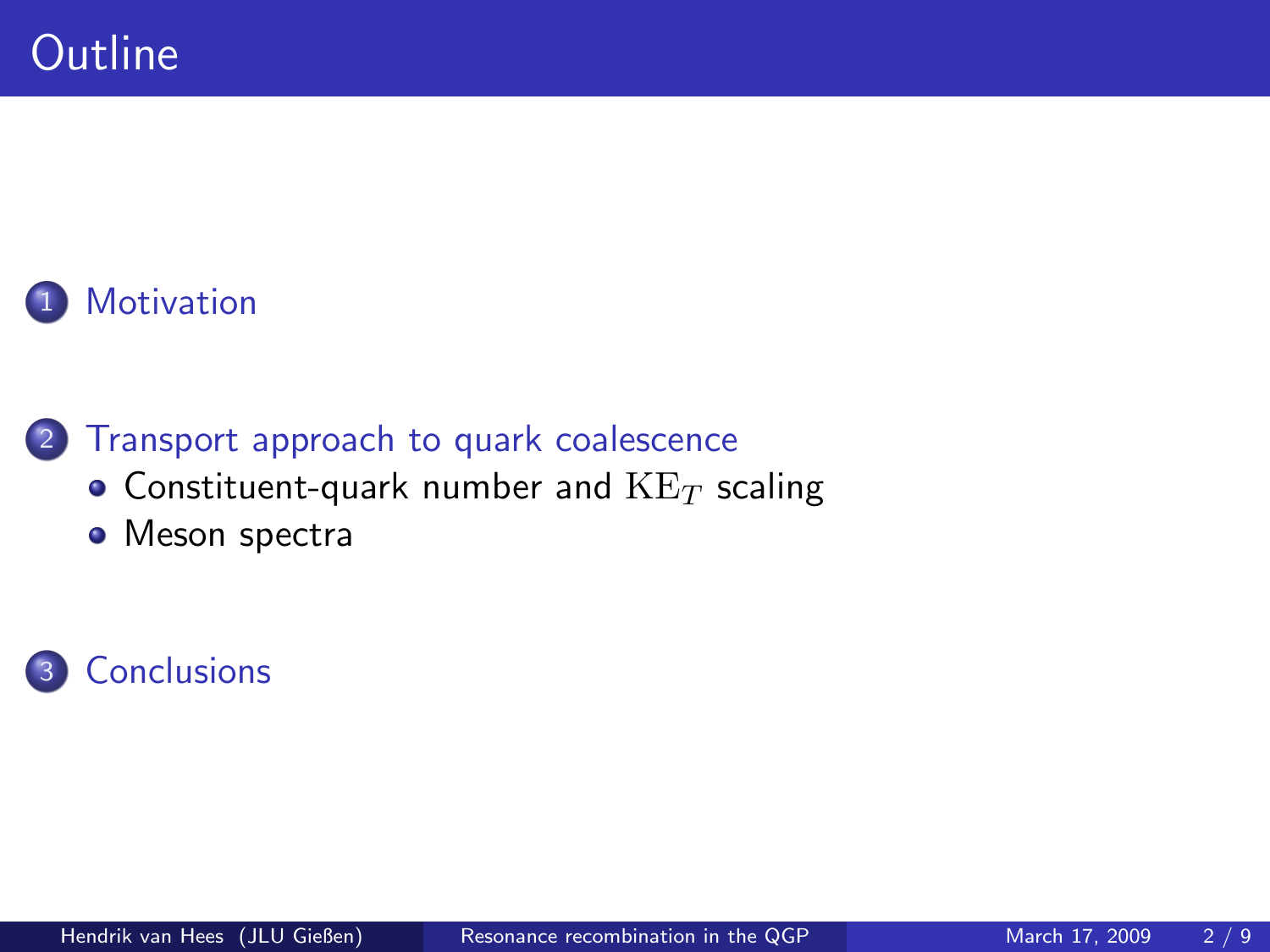## **Motivation**

- Strongly interacting medium in relativistic heavy-ion collisions (HICs)
	- (ideal) hydrodynamics describes low- $p_T$  spectra of hadrons
	- collective radial and elliptic flow
	- medium close to local thermal equilibrium
	- very small viscosity  $\Rightarrow$  strongly coupled Quark-Gluon Plasma (sQGP)
- Success of quark-coalescence models
	- recombination of quarks to hadrons at the QGP phase transition
	- describes observed constituent-quark number scaling of elliptic flow:

<span id="page-2-0"></span>
$$
v_2^{\rm hadrons}(p_T) \simeq n v_2^{\rm (quarks)}(p_T/n_q)
$$

 $\Rightarrow$  recombination of comoving quarks to hadrons

- describes large baryon/meson ratio in HICs compared to pp collisions
- Shortcomings
	- violates energy conservation
	- violates  $2^{\mathsf{nd}}$  Law of Thermodynamics
	- CQNS with  $\text{KE}_T = m_T m = \sqrt{p_T^2 + m^2} m$  than with  $p_T$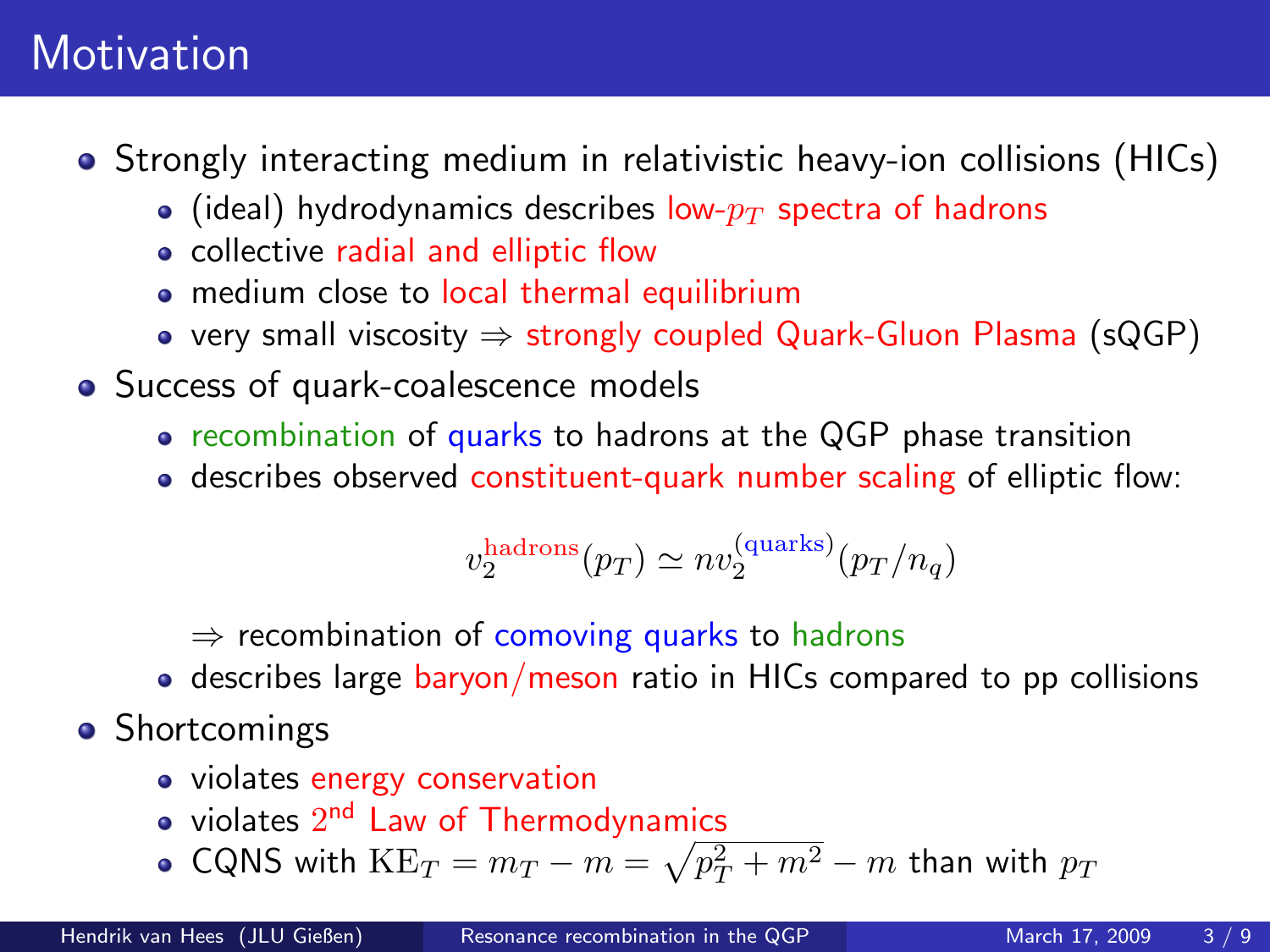### **Motivation**

- Possible explanation for strong interactions in QGP close to  $T_c$ : formation of hadron-like resonances
- successful description of non-photonic  $e^\pm$  data at RHIC
	- heavy-quark diffusion in  $QGP \Leftrightarrow Fokker-Planck$  equation
	- non-perturbative elastic collisions close to  $T_c$
	- facilitated by resonance formation in  $T$ -matrix approach
	- coalescence  $+$  fragmentation to  $D$  and  $B$ -mesons

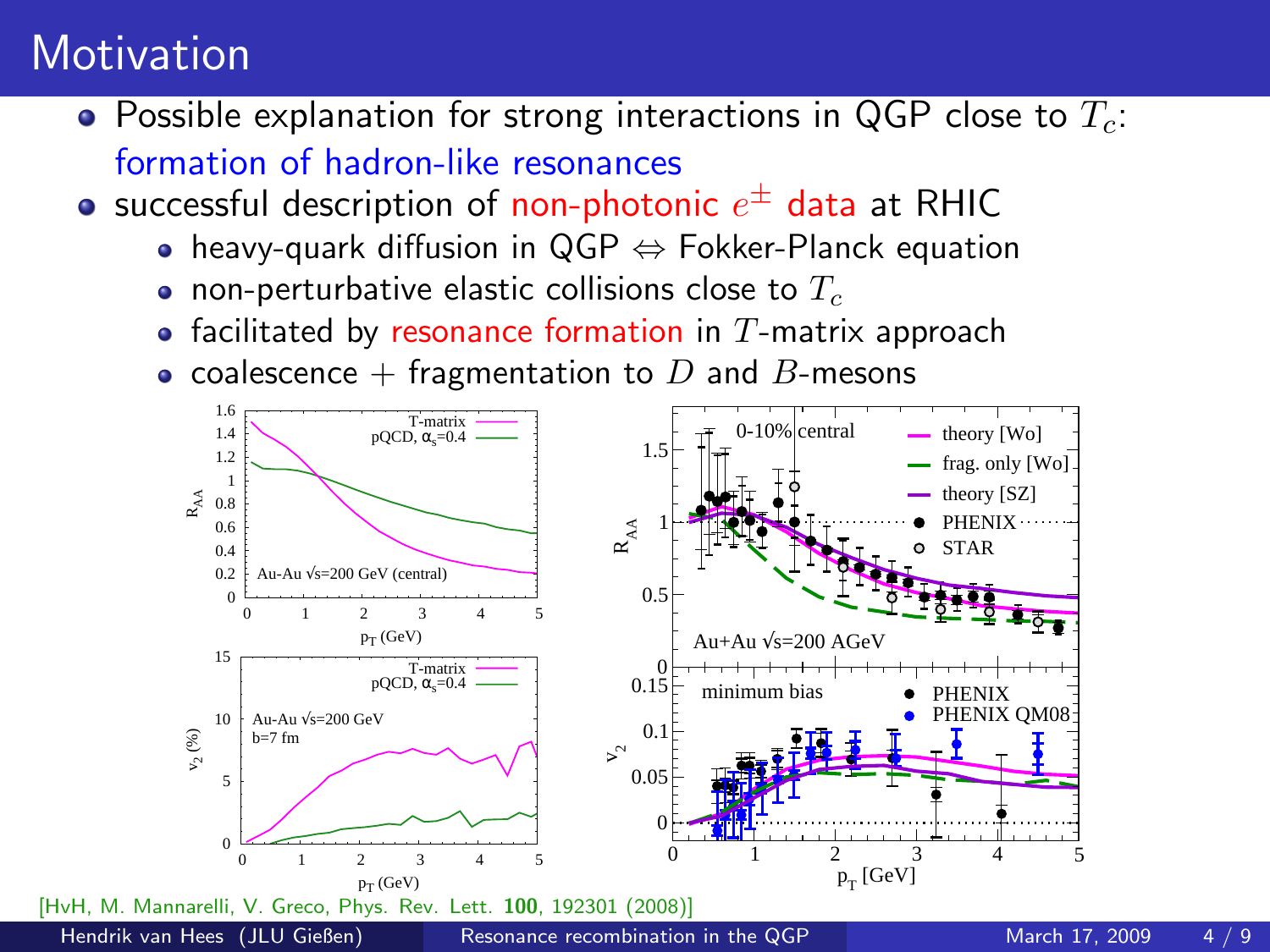#### Resonance-Recombination Model

• transport approach for hadronization by  $q + \bar{q} \leftrightarrows$  meson resonance  $\frac{\partial}{\partial t}f_M(t,p)=-\frac{\Gamma}{\gamma_p}$  $\frac{\Gamma}{\gamma_p} f_M(t,p) + g(p) \Rightarrow f_M^{(\text{eq})}(p) = \frac{\gamma_p}{\Gamma} g(p)$  $g(p) = \int \frac{d^3p_1 d^3p_2}{(2-p)^6}$  $(2\pi)^6$  $\int d^3x f_q(x, p_1) f_{\bar{q}}(x, p_2) \sigma(s) v_{\text{rel}} \delta^{(3)}(p - p_1 - p_2)$  $\sigma(s) = g_{\sigma} \frac{4\pi}{l^2}$  $k_{\mathsf{cm}}^2$  $(\Gamma m)^2$  $(s-m^2)^2 + (\Gamma m)^2$  $10^{-5}$   $\frac{1}{0}$  $10^{-4}$  $10^{-3}$  $10^{-2}$  $10^{-1}$  $10^{0}$  $10<sup>1</sup>$  0 1 2 3 4 5 E<br>Ed1  $\frac{3}{p}$  (GeV $^{-2}$ )  $p_T$  (GeV) T=180 MeV,  $β_0=0.55$ resonance recombination blast wave

[L. Ravagli, R. Rapp, Phys. Lett. B 655, 126, (2007); L. Ravagli, HvH, R. Rapp arXiv:0806.2055 [hep-ph]]

<span id="page-4-0"></span>

Hendrik van Hees (JLU Gießen) [Resonance recombination in the QGP](#page-0-0) March 17, 2009 5/9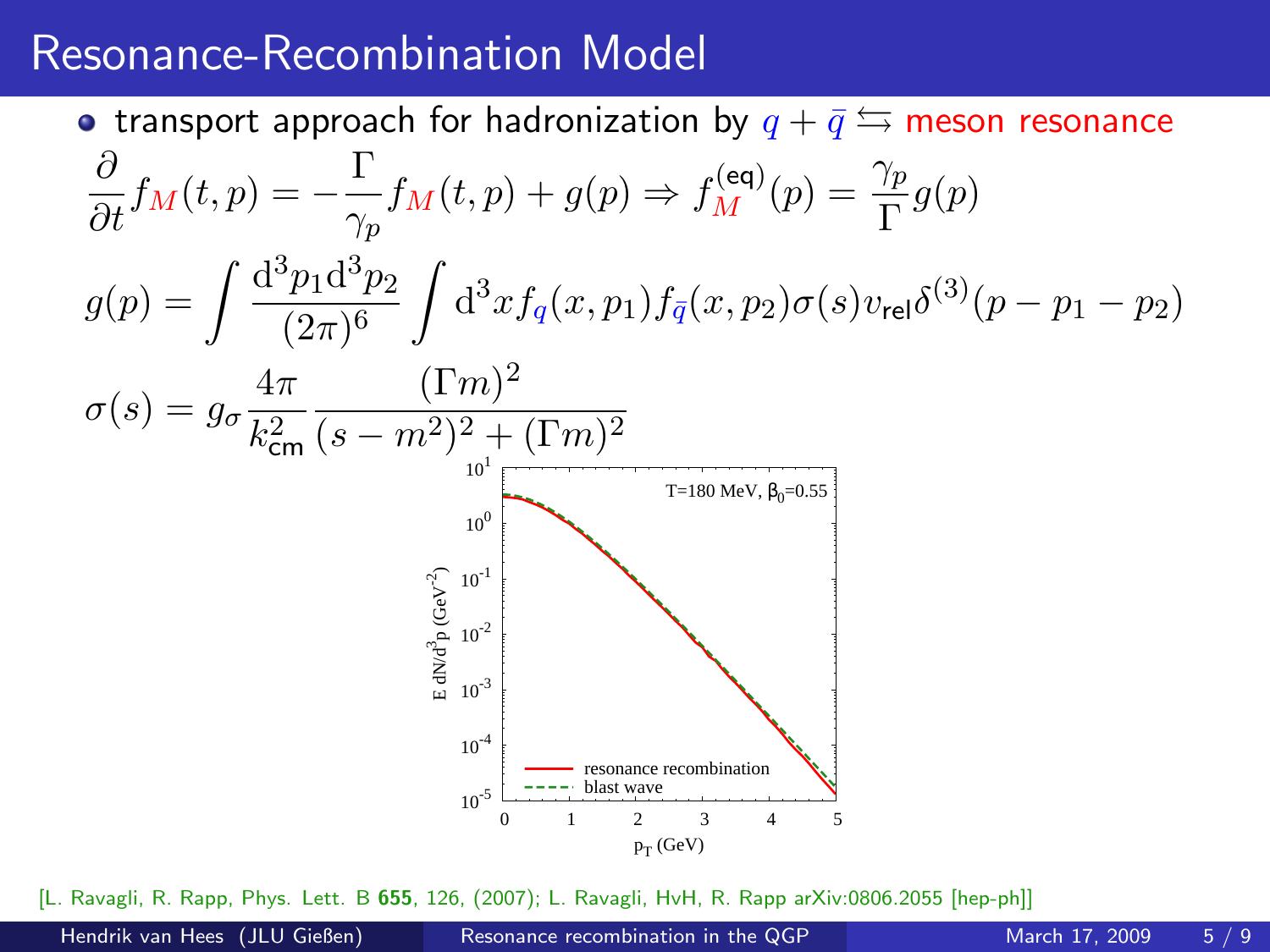### Constituent-quark number scaling



<span id="page-5-0"></span>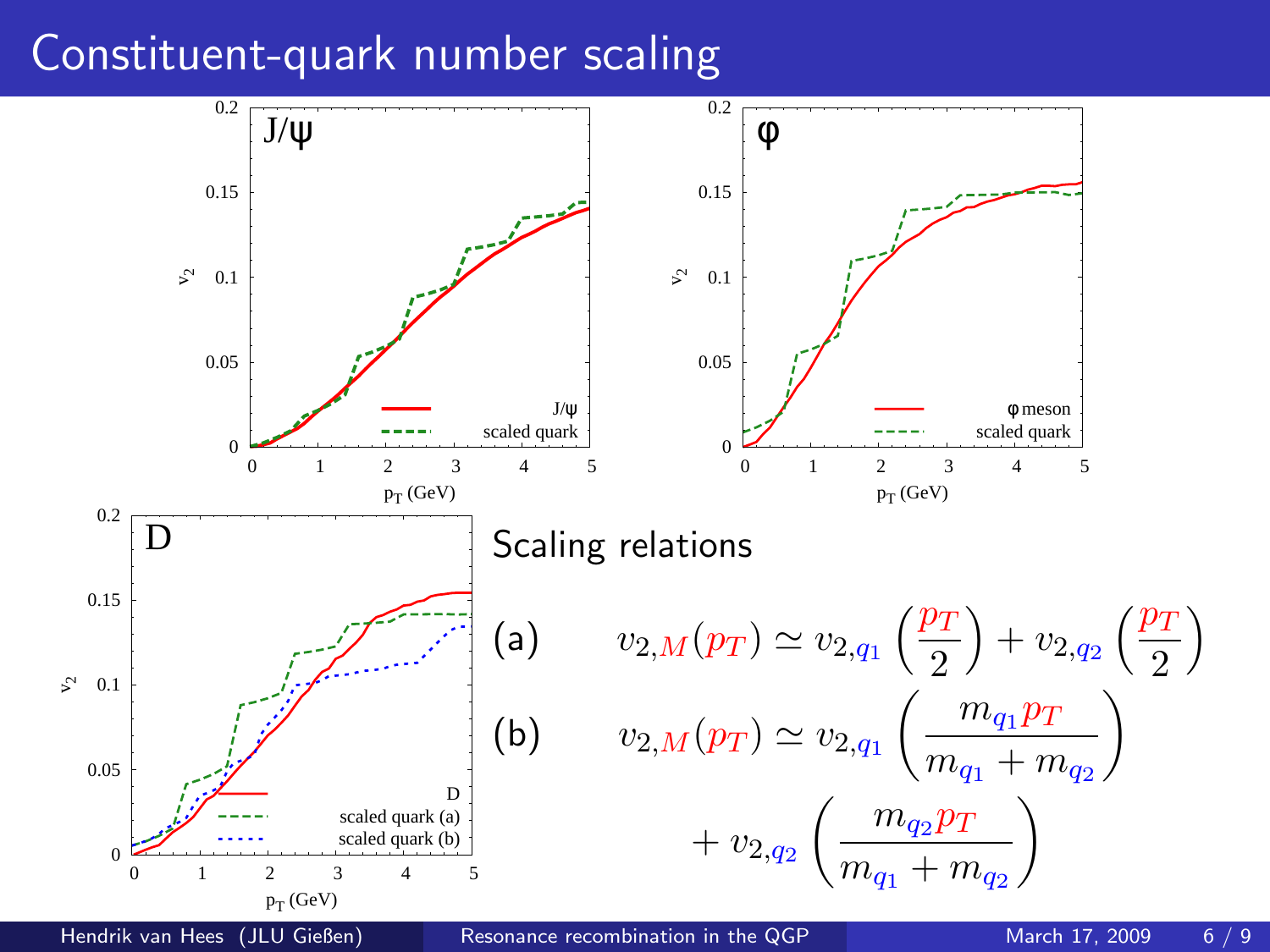### Constituent-quark number scaling

usual coalescence models: factorization ansatz

$$
f_q(p, x, \varphi) = f_q(p, x)[1 + 2v_2^q(p_T)\cos(2\varphi)]
$$

- CQNS usually not robust with more realistic parametrizations of  $v_2$
- $\bullet$  here: q input from relativistic Fokker-Planck-Langevin simulation
	- "background medium": elliptic thermal fireball

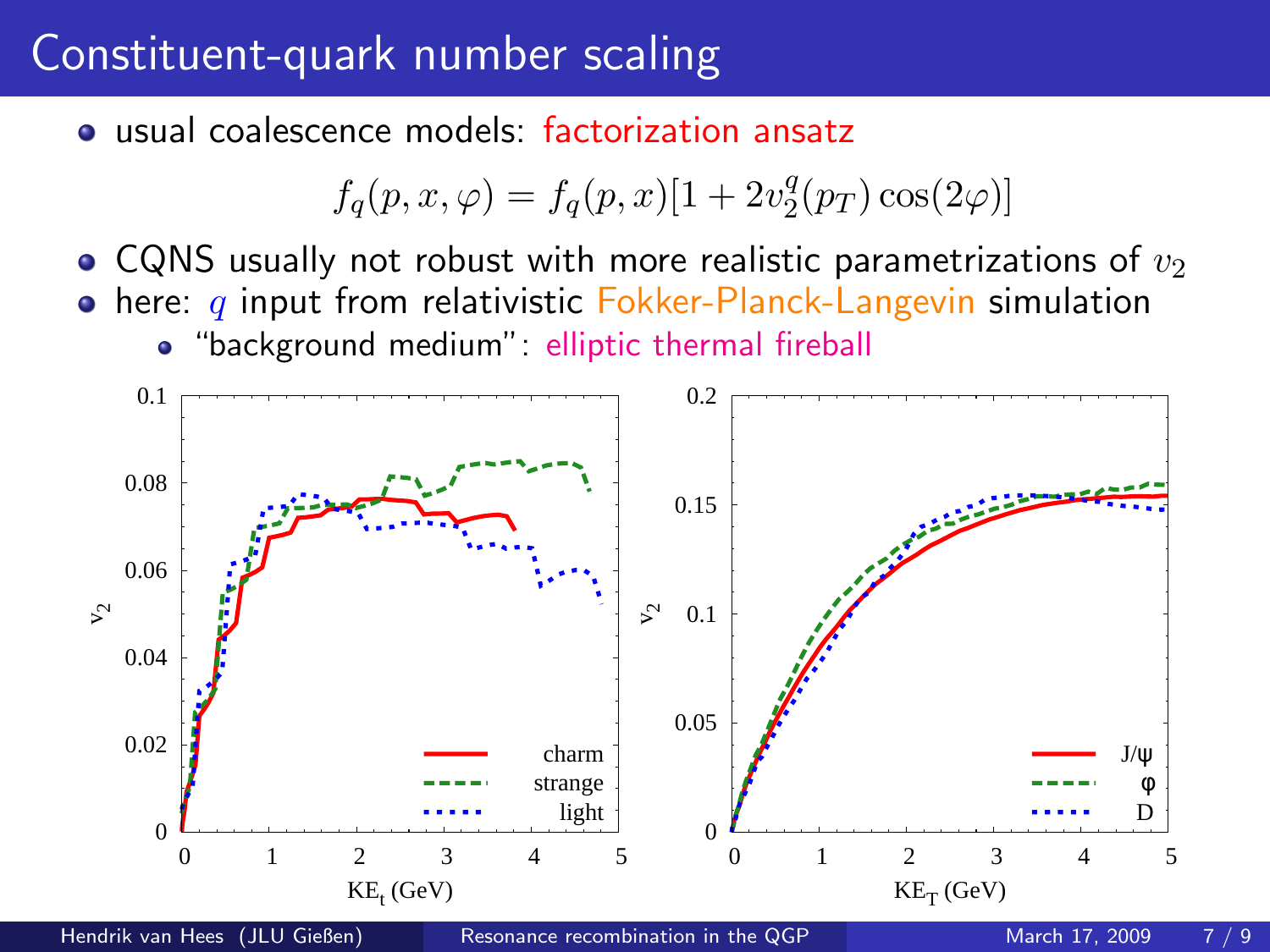#### Meson spectra

- $\bullet$   $q$ - $\bar{q}$  input: Fokker-Planck-Langevin
- **meson output: resonance-recombination model**



Data from [A. Adare et al. (PHENIX) PRL <sup>98</sup>, 232301 (2007); S. S. Adler et al. (PHENIX) PRC <sup>72</sup>, 014903 (2005); J. Adams et al. (STAR) PLB 612, 181 (2005) B. I. Abelev et al. (STAR) PRL 99, 112301 (2007)]

<span id="page-7-0"></span>

Hendrik van Hees (JLU Gießen) [Resonance recombination in the QGP](#page-0-0) March 17, 2009 8 / 9